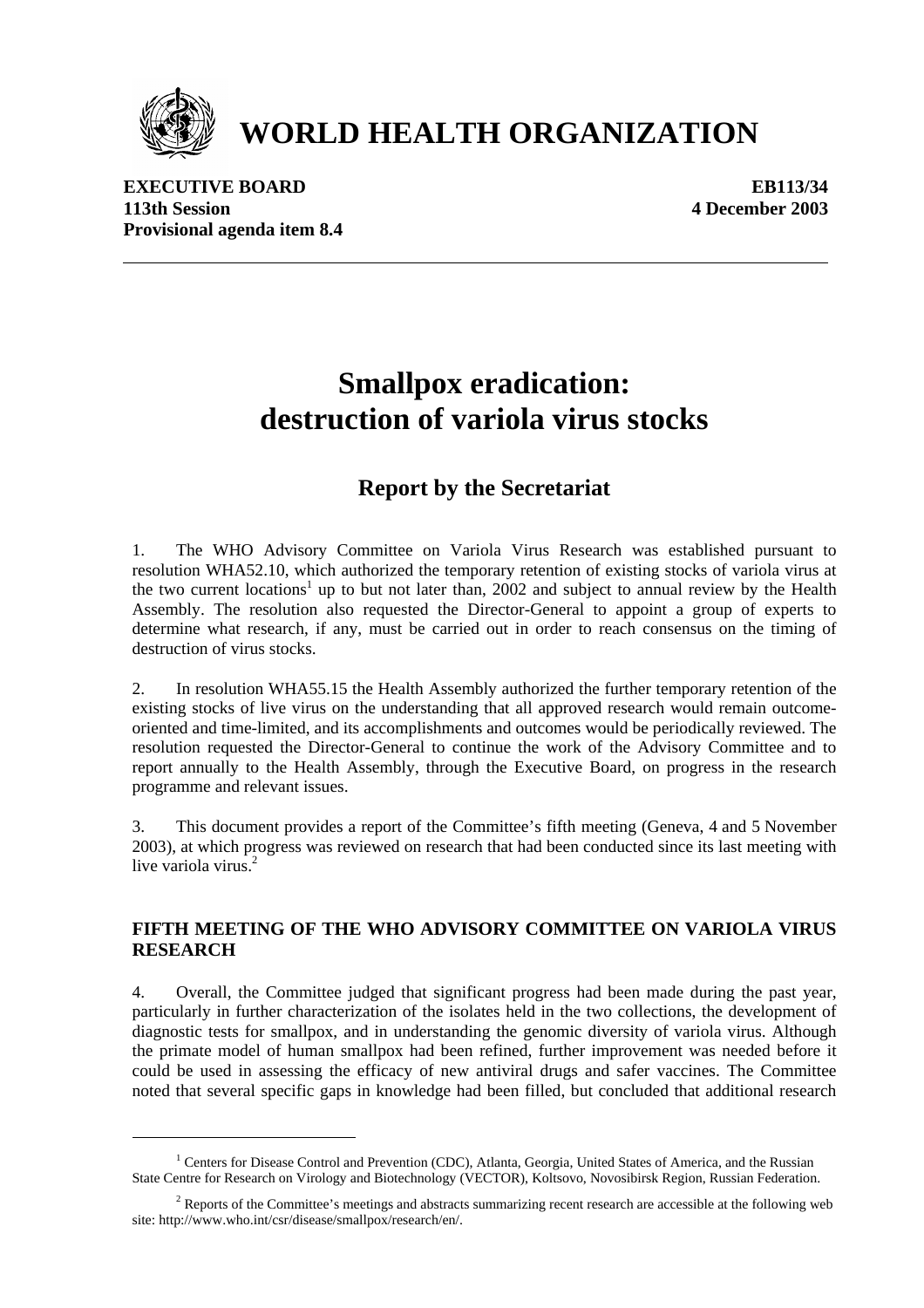was needed before consensus could be reached on a date for destruction of the remaining stocks of virus.

5. The Committee made the following **recommendations**.

(a) Inventories of viral material in the two repositories should be updated according to the standardized format established in collaboration with WHO; the Committee should review progress in implementing this recommendation at its next meeting.

(b) Viral isolates whose retention has no scientific justification (notably chimeric viruses held in the CDC collection in the United States of America and isolates shown to be non-viable) should be destroyed and that action recorded in the inventory; this recommendation does not preclude the preparation of DNA samples for subsequent archiving if the material is considered potentially useful for future studies. WHO should be responsible for implementation of this recommendation, in collaboration with authorities at the two repositories.

(c) Non-variola virus orthopoxviruses retained in the CDC collection should not be included in the inventory and should be either held separately, in the biosafety level 4 facility, or destroyed.

(d) Details on methodologies for smallpox diagnostic tests, being developed in authorized research programmes, should be made available on request to all Member States.

(e) In order to validate diagnostic tests, additional research is needed on procedures to extract variola virus DNA from authentic clinical samples; material from infected non-human primates or historical samples should be used for this purpose.

(f) The primate model of human smallpox needs further refinement in order to facilitate the development of antiviral drugs and vaccines.

(g) Research leading to the development of new antiviral drugs and safer vaccines should be given high priority.

(h) WHO should prepare and make widely available guidelines for assessing the quality, safety and efficacy of new generation smallpox vaccines.

(i) Several unresolved safety issues pertaining to proposed research using live variola virus or variola virus genes need further expert consideration, through the mechanisms of the WHO Biosafety Advisory Group and the Ad Hoc Committee on Orthopoxvirus Infections, before approval of such research could be recommended.

6. **Viral strains in the two repositories**. Of the 120 strains of variola virus in the collection held at VECTOR in the Russian Federation, 55 isolates had been tested for viability and 32 could be propagated. Analysis of DNA from 21 isolates demonstrated their clustering into three large groups (African, Asian and Alastrim strains). Of the 451 isolates in the CDC collection, 49 had been tested for viability and 45 could be propagated. DNA analysis of the 45 isolates likewise demonstrated their clustering into large groups.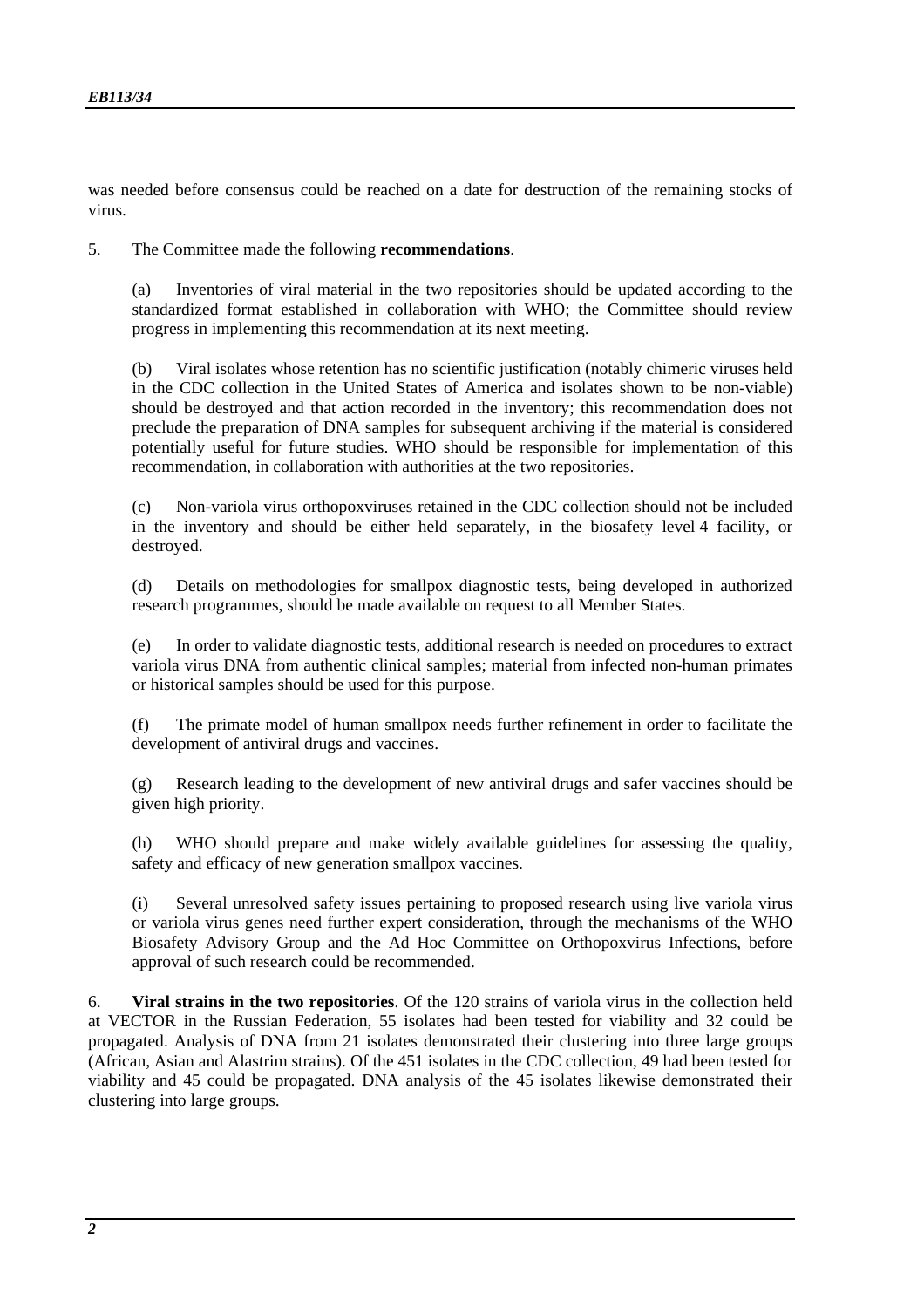7. The Committee repeated the recommendation, made at its fourth meeting, $<sup>1</sup>$  that chimeric viruses</sup> (prepared by recombination of variola viruses with other orthopoxviruses) held in the CDC collection should be destroyed and their destruction noted in the inventory. This recommendation would not preclude the preparation of genomic DNA samples for subsequent archiving. The Committee also recommended that isolates shown to be non-viable be destroyed, with a note thereof in the inventories. This recommendation would not preclude the isolation of DNA, if that were considered useful for future studies.

8. WHO had devised a standard electronic format for documenting and updating the inventories, including information on origin, biological properties, passage history and other characteristics of the isolates, and records of material used for work in progress, and would make it available shortly. Standardized inventories would facilitate inspection and audit of the repositories, regularly conducted by WHO.

9. **Diagnostic tests and methods of detection**. CDC scientists have successfully developed and compared two real-time polymerase chain reaction methods for the generic detection of orthopoxvirus DNA and specific detection of variola virus DNA. These methods were deployed successfully during a recent outbreak of monkeypox in the United States of America. CDC staff has also established coded DNA panels, including DNA from variola virus and other orthopoxviruses, for the evaluation of diagnostic tests that rely on the identification of viral DNA.

10. Work on the detection of variola virus conducted by scientists in the United Kingdom of Great Britain and Northern Ireland had also resulted in a technique that can distinguish DNA from variola virus from that of other orthopoxviruses.

11. Work on variola virus-specific monoclonal antibodies has not yet resulted in useful assays; new strategies, including the combination of several monoclonal antibodies, were being explored.

12. The Committee agreed that progress in the development of diagnostic tests and methods of detecting variola virus was, overall, good. Additional work, however, should be conducted to evaluate diagnostic tests with material from authentic smallpox lesions from infected non-human primates or historical samples. The effectiveness of the procedures to extract DNA from such material also needed to be confirmed. Scientists working on diagnostic tests for smallpox should be given access to non-infectious variola virus material for use in the validation of tests.

13. **Sequence analysis**. Work progresses on sequence analyses of DNA from various variola virus strains. Russian researchers have sequenced five genes from a wide range of orthopoxviruses, including variola virus. Dendrograms constructed from the results illustrate the close relationship between different isolates of the same orthopoxvirus species with the exception of cowpox virus isolates, which appear more heterogeneous when compared to each other. The Committee noted, however, that difficulties might arise in establishing phylogenetic relationships on the basis of only a few genes. The sequencing of 26 variola virus genomes has been completed by researchers in the United States of America. A rapid sequencing method that can facilitate confirmation of previously known genomes is under development. In addition, this research has highlighted unique features of the variola virus genomes. New computer software is being developed for the analysis and visualization of conserved and variable variola virus sequences.

 $1$  See document EB111/5.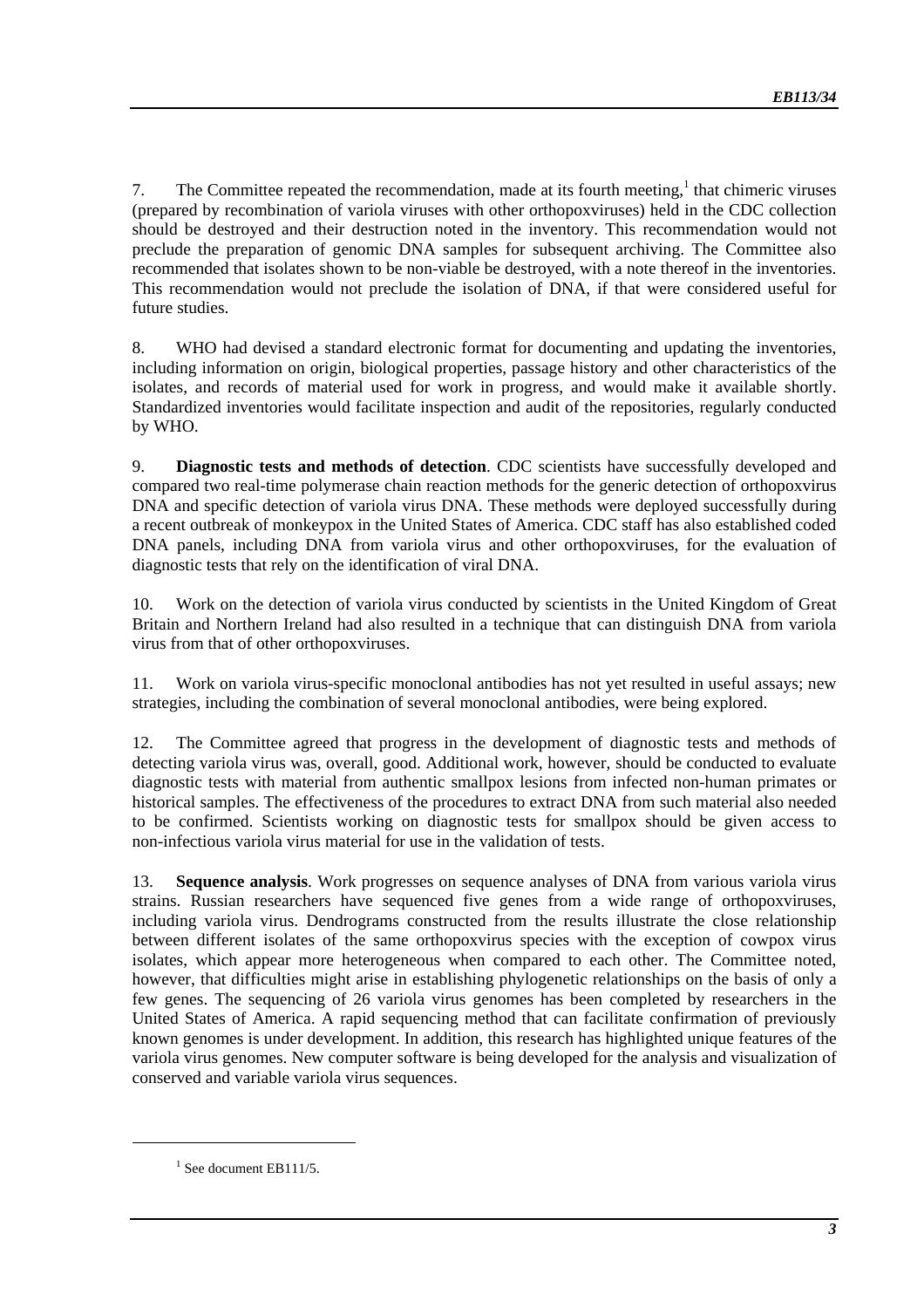14. **Animal models**. Work on a primate model of human smallpox continues. Experimentally infected macaques develop an invariably lethal haemorrhagic disease similar to haemorrhagic smallpox, and recent research has shed more light on the pathology of infection. The Committee agreed that additional work was needed on routes of infection and on increasing the virulence of variola virus for monkeys by sequential passage. A reliable animal model of human smallpox would be needed to fulfil the licensing requirements for new antiviral drugs and vaccines.

15. **Antiviral drug development**. Antiviral treatment with cidofovir has been shown to protect infected monkeys from death when given 24 hours before infection. When monkeys were infected with lower doses of variola virus, more representative of the pathogenesis of authentic smallpox, cidofovir conferred protection when given two days after infection in experimental conditions compared with control animals which displayed large lesions with some deaths. These results were also validated with the monkeypox virus challenge model. Tests of cidofovir conjugated with lipids, designed as new oral formulations, have shown increased potency *in vitro* and in mice challenged with normally lethal doses of cowpox virus.

16. The considerable efforts being made to identify new compounds continue. Drug discovery programmes in the Russian Federation and the United States of America have used computer-assisted and *in vitro* assays to screen a large number of compounds and have identified several new lead compounds for further testing in animal models.

17. **Vaccine development**. Work in the United States of America continued to assess modified virus Ankara strain of vaccinia virus as a candidate live attenuated vaccine. Scientists obtained promising results using the monkeypox virus challenge model to test the ability of an attenuated modified virus Ankara strain for protecting monkeys compared with a standard smallpox vaccine. A second line of research on candidate subunit vaccines with different gene products is being pursued in a number of countries. A third line of research, with an additional attenuated vaccinia virus strain, is being conducted in China. This work, along with that in the United Kingdom, drew attention to the need for guidelines to assess the quality, safety and efficacy of new generation smallpox vaccines for Member States engaged in this important research.

18. **Recommendations from the technical subcommittee**. As recommended by the Committee at its fourth meeting, a technical panel, comprising relevant safety experts, had been convened electronically to consider existing guidelines on safe research practices. Four issues were considered: the simultaneous handling of variola virus and other orthopoxviruses; the generation of recombinant variola viruses expressing "reporter" genes, which encode easily-assayed proteins; the insertion of variola virus genes or "variola-like" gene sequences into other orthopoxviruses; and the distribution between laboratories of fragments of variola virus DNA.

19. In evaluating the draft recommendations of the subcommittee, the Committee considered both safety issues and the scientific value of proposed experiments in meeting the urgent need for new antiviral drugs and safer vaccines.

20. The Committee in general agreed with two of the subcommittee's draft recommendations. The simultaneous handling of variola virus and other orthopoxviruses within the same biosafety level 4 laboratory was not considered to represent a significant problem, provided that all infected materials were properly decontaminated or disposed of at the end of the experiment. It was further considered that fragments of variola virus DNA not exceeding 500 base pairs in length could be freely distributed between laboratories for use as positive controls in diagnostic kits. The Committee recommended against the *in vitro* synthesis of double-stranded DNA fragments larger than 500 base pairs.